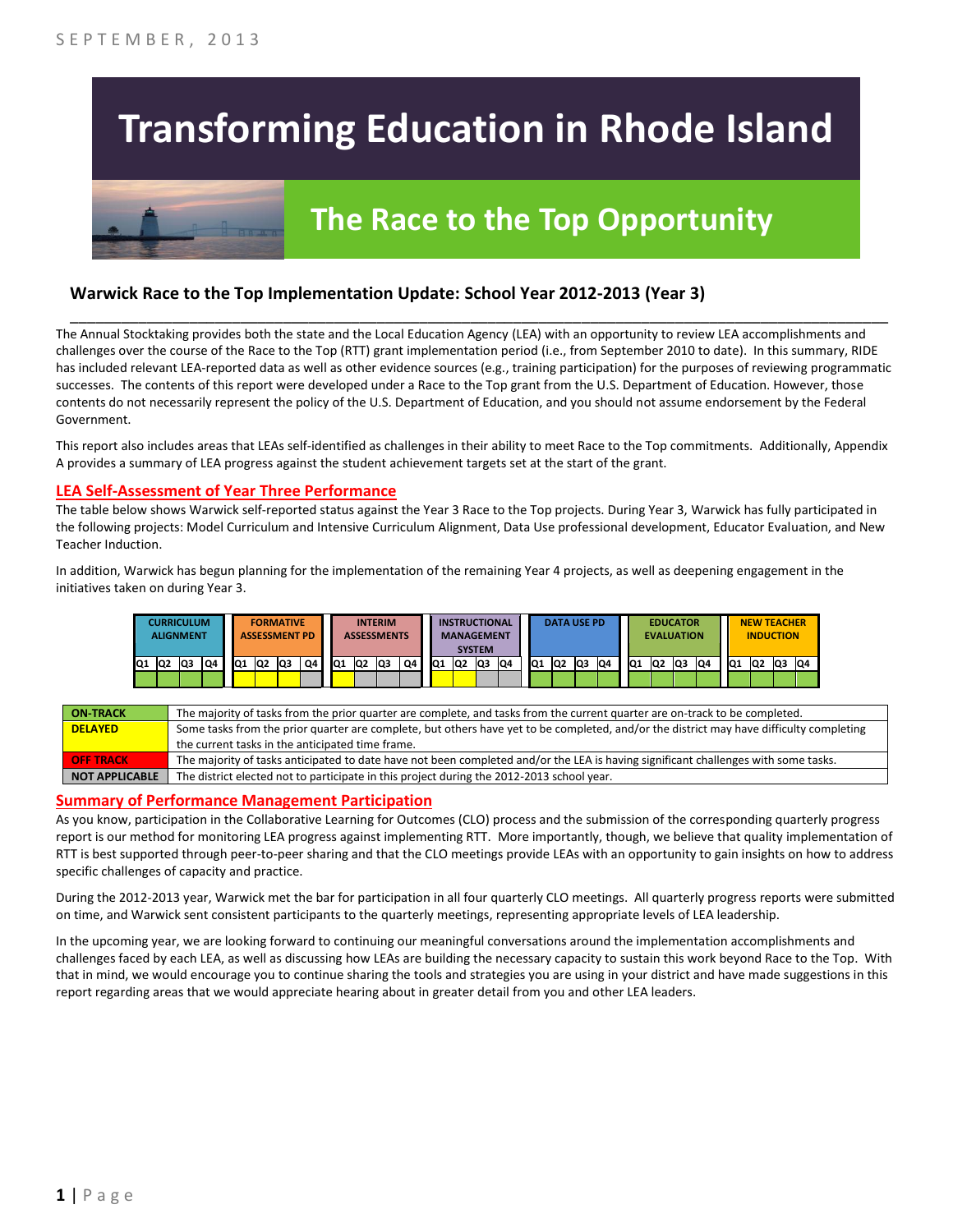#### **System of Support 1: Standards and Curriculum**

Based on the quarterly progress reports submitted by Warwick, as well as participation in additional applicable activities through the end of the 2012-2013 school year, we have assessed the district as 'on track (green),' 'delayed (yellow),' 'off track/at risk (red)', or 'not applicable (grey) on each of the Year 3 System of Support 1 scope of work tasks for Race to the Top. This assessment is reflected in the table below. Please note that further description of these statuses can be found on page one of this report.

RIDE would like to commend Warwick on its efforts to expand and deepen educator and administrator knowledge of the Common Core State Standards (CCSS). In its progress reports, Warwick noted that they repurposed some of their Race to the Top funds in order to send district educators to supplemental RIDE professional development on key CCSS instructional shifts (i.e., text complexity, writing an argument, and math common core standards for elementary grades). Warwick also aligned all new common tasks and assessments to the appropriate CCSS. This work has provided many teachers the opportunity to delve deeper into the standards and to have discussion around them.

Warwick has made significant progress against implementing a guaranteed and viable curriculum aligned to the new Common Core State Standards. During the 2012-2013 school year, Warwick fully implemented an aligned math curriculum. As part of this implementation process, grade level and subject area teachers worked with Warwick's math coordinator to develop benchmark assessments aligned to the math curriculum curriculum. In the upcoming 2013-2014 school year, Warwick noted that they will work with West Ed to create an aligned ELA curriculum. In preparation, they applied for and received supplemental grant funding to introduce their elementary school teachers to the tri-state review rubric for mathematics, which has been endorsed by the Partnership for the Assessment of Readiness for College and Careers (PARCC).

We commend Warwick on their work in this area, and are happy to hear that Warwick has been able to move forward in a meaningful way on the creation of an aligned and viable curriculum. We look forward to hearing about additional opportunities that Warwick has created for deepening educator knowledge of the standards across all disciplines, and about creating a comprehensive assessment system that supports their transition as well as increases student readiness for the PARCC assessment.

| <b>Intensive Curriculum Alignment and Model Curriculum Development</b>                                                                                                                                                                                    |                | Year 3:SY12-13                          |                |        |  |  |  |
|-----------------------------------------------------------------------------------------------------------------------------------------------------------------------------------------------------------------------------------------------------------|----------------|-----------------------------------------|----------------|--------|--|--|--|
|                                                                                                                                                                                                                                                           | Q <sub>1</sub> | Q <sub>2</sub>                          | Q <sub>3</sub> | Q4     |  |  |  |
| Develop and communicate a multi-year Transition Plan for the Common Core State Standards implementation, including clear<br>expectations for school level transition benchmarks and a plan for developing a curriculum aligned to the CCSS in grades K-12 |                | Modify as Modify as Modify as<br>needed | needed         | needed |  |  |  |
| ldentify opportunities for educators to work collaboratively to deepen understanding of CCSS (e.g. Common Planning Time, grade<br>level team, department meetings, faculty meetings)                                                                      |                | Modify as Modify as Modify as<br>needed | needed         | needed |  |  |  |
| Create implementation plan, including the identification of aligned resources, to support roll out of new curricula                                                                                                                                       |                | Modify as Modify as Modify as<br>needed | needed         | needed |  |  |  |
| Develop curriculum aligned to the Common Core State Standards, including participation in Dana Center curriculum writing and<br>leadership sessions (if applicable)                                                                                       |                | X                                       | x              |        |  |  |  |

*\*Please note: the 'x' in the above table represents the anticipated completion timeline set by RIDE, not when the district completed the task. Additionally, for further clarification on the criteria used to select each status, consult the description on page one of this report.*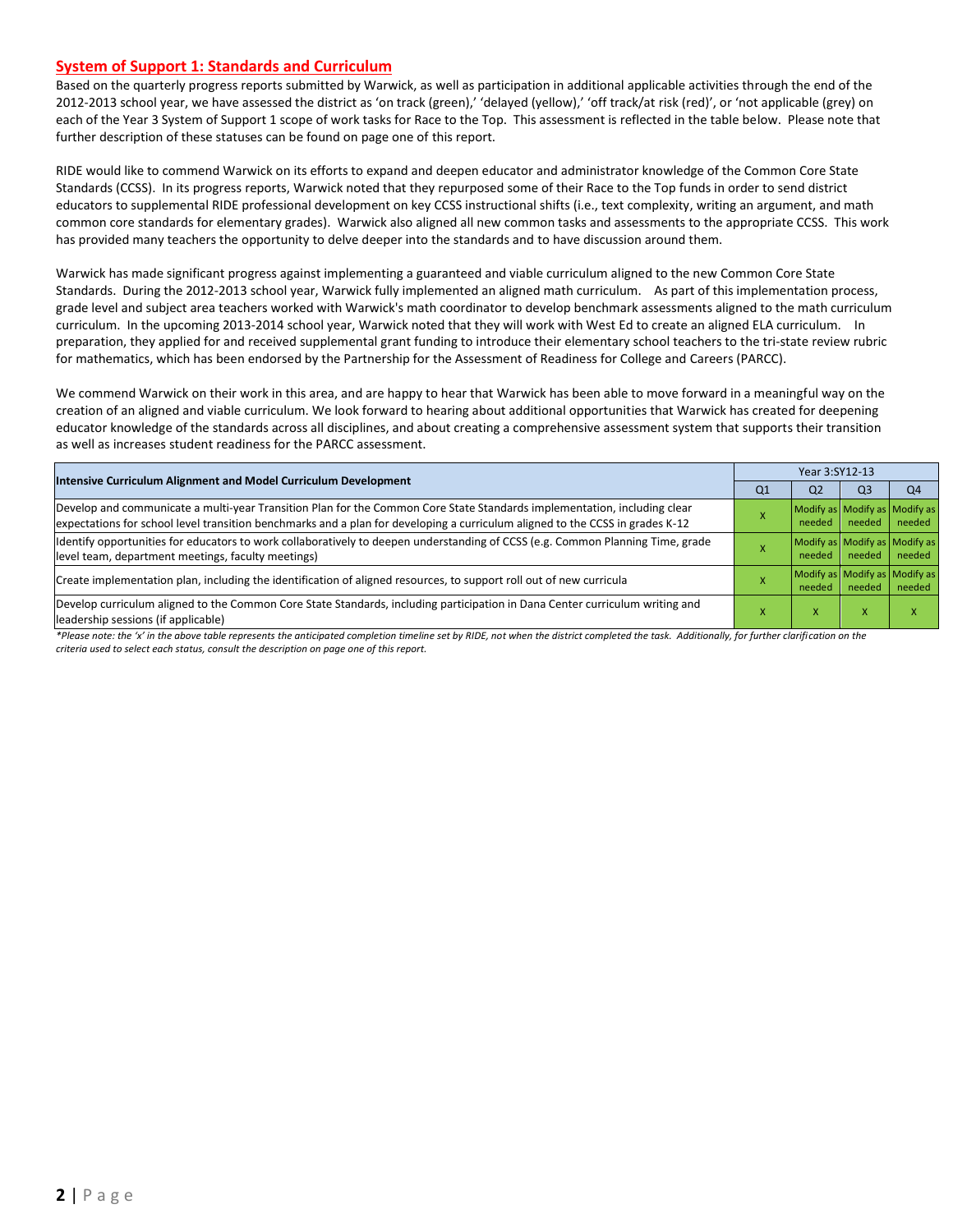#### **System of Support 2: Instructional Improvement Systems**

During the 2012-2013 school year, Warwick chose to implement two of the four Race to the Top projects in System of Support 2 (Interim Assessments, and the Instructional Management System). Based on the quarterly progress reports submitted by Warwick, as well as participation in additional applicable activities through the end of the 2012-2013 school year, we have assessed the district on each of the Year 3 scope of work tasks for those applicable projects.

In addition to configuring the Instructional Management System (IMS) to provide educator access to both Interim Assessments and the Formative Assessment PD modules, Warwick also loaded their curriculum into the IMS.

The district experienced some technical difficulties in configuring the platform for educator use, though, which delayed their implementation of the formative assessment and interim assessment projects. Additionally, in their quarterly progress update report, Warwick noted that the Warwick teacher's union and the administration were unable to reach an agreement on teacher stipends for participating in the formative assessment professional development modules. We are pleased that, at the conclusion of the school year, the issues had been resolved and that the district plans to move forward with this initiative in the upcoming school year.

Warwick also noted that, while they were unable to make use of the fixed form interim assessments or test construction tool during the 2012-2013 school year, they downloaded and printed a copy of the spring assessment in both ELA and math for the purpose of viewing the items. The district indicated in their final quarterly progress update report that they plan to use the test construction tool in the upcoming school year.

During the 2012-2013 school year, 17 schools from Warwick participated in the Data Use professional development series. In the QPU reports, the district expressed that the teams found this training helpful, and that their district-wide data conversations using the protocols have proven to be effective.

In the upcoming school year, Warwick has indicated that their remaining five schools will participate in the Data Use professional development, and that they will participate in the Formative Assessment professional development modules. Additionally, we anticipate that Warwick will engage educators as appropriate in the fixed-form Interim Assessments or test construction tool. We look forward to hearing more about Warwick's plans for implementing these new initiatives.

| Interim Assessments (accessed via the Instructional Management System)                                                                                                                  |                   | Year 3:SY12-13                |                               |                |  |  |  |
|-----------------------------------------------------------------------------------------------------------------------------------------------------------------------------------------|-------------------|-------------------------------|-------------------------------|----------------|--|--|--|
|                                                                                                                                                                                         | Q <sub>1</sub>    | Q <sub>2</sub>                | O <sub>3</sub>                | Q <sub>4</sub> |  |  |  |
| Develop protocols or expectations regarding the use of interim assessment to inform instruction including timelines for<br>administration and process for scoring and reporting results |                   |                               |                               |                |  |  |  |
|                                                                                                                                                                                         |                   |                               |                               |                |  |  |  |
| Send LEA-determined facilitators to RIDE provided training on both the Fixed-Form assessment tool and the test-building tool                                                            | <b>Fixed Form</b> | <b>Test</b><br><b>Builder</b> |                               |                |  |  |  |
| Train of educators in the LEA on the administration and use of interim assessments utilizing RIDE-trained facilitators                                                                  |                   | X                             |                               |                |  |  |  |
| Administration of Interim Assessments in selected grades and content area(s)                                                                                                            | $1st$ Fixed       | $2^{nd}$ Fixed                | $3^{\text{rd}}$ Fixed         |                |  |  |  |
|                                                                                                                                                                                         |                   |                               | Form Test Form Test Form Test |                |  |  |  |

| <b>Instructional Management System (IMS)</b>                                                                                                                                                              |                                         | Year 3:SY12-13 |                |                |  |  |  |
|-----------------------------------------------------------------------------------------------------------------------------------------------------------------------------------------------------------|-----------------------------------------|----------------|----------------|----------------|--|--|--|
|                                                                                                                                                                                                           | Q <sub>1</sub>                          | Q <sub>2</sub> | Q <sub>3</sub> | Q <sub>4</sub> |  |  |  |
| Designate an LEA data steward to support decision making around data collections and systems implementation and to provide input<br>and feedback on data initiatives through designated representatives   | As needed As needed As needed As needed |                |                |                |  |  |  |
| Maintain data quality standards of local student information systems and upload local assessment data and program information as<br>required by RIDE in a timely manner                                   |                                         | x              | x              | x              |  |  |  |
| Following RIDE training, LEA Administrative Users and LEA Trainers configure the IMS for educator use and to provide end users with<br>access and training needed to utilize the IMS for daily activities |                                         | X              | $\lambda$      | X              |  |  |  |
| Deepen the understanding and use of the IMS among all educators                                                                                                                                           |                                         | X              | $\lambda$      | X              |  |  |  |

| 'Data Use' Professional Development                                                                                                           |        | Year 3:SY12-13 |                |                |  |  |  |
|-----------------------------------------------------------------------------------------------------------------------------------------------|--------|----------------|----------------|----------------|--|--|--|
|                                                                                                                                               | Q1     | Q <sub>2</sub> | Q <sub>3</sub> | O <sub>4</sub> |  |  |  |
| In coordination with RIDE, select 'Data Use' training dates for each cohort of schools, as applicable                                         |        |                |                | Year 2         |  |  |  |
| ldentify and provide RIDE with the leadership team members from each school who will participate in Year 2 training cohorts, as<br>applicable |        |                |                | Year 2         |  |  |  |
| [Following 'Data Use' professional development, identify district and school practices to sustain and deepen data use and<br>collaboration    | Year 1 | Year 1         | Year           | Year 1         |  |  |  |

\* Please note that, for this project, 'year 1' refers to cohort 1 taking place during the 2012-2013 school year, and 'Year 2' refers to cohort 2 taking place during the 2013-2014 school year.

| [Formative Assessment Professional Development Modules (accessed via the Instructional Management System)        |         | Year 3:SY12-13 |                 |                |  |  |
|------------------------------------------------------------------------------------------------------------------|---------|----------------|-----------------|----------------|--|--|
|                                                                                                                  |         | Q <sub>2</sub> | Q <sub>3</sub>  | Q <sub>4</sub> |  |  |
| Identify facilitators who will support the implementation of formative assessment practices in daily instruction |         |                |                 | SY13-14        |  |  |
| Coordinate participation of educators in training modules and communities of practice                            | SY12-13 | SY12-13        | SY12-13 SY13-14 |                |  |  |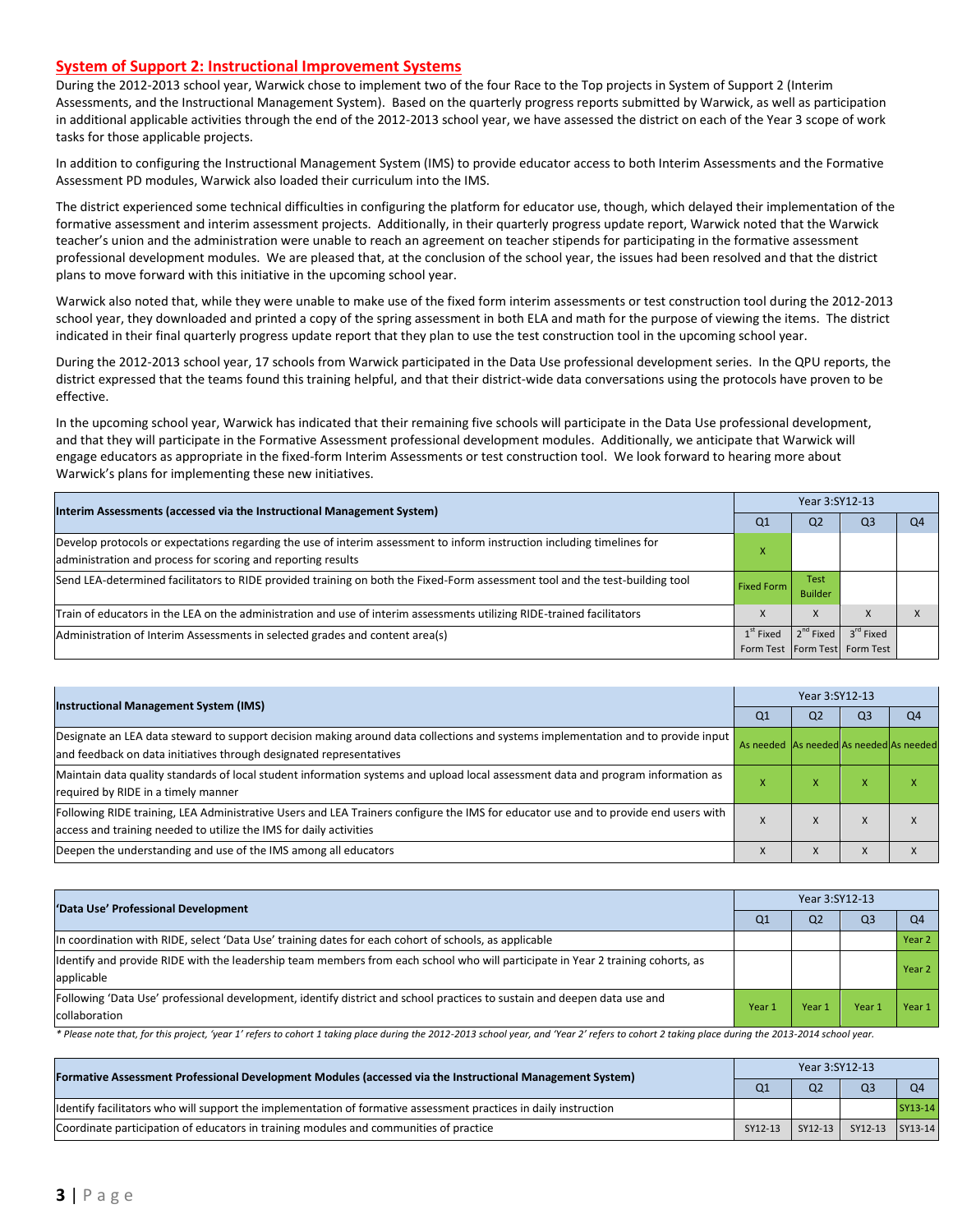#### **System of Support 3: Educator Effectiveness**

During the 2012-2013 school year, Warwick fully implemented all components of System of Support 3 – the Rhode Island model for teacher and building administrator evaluations; and final effectiveness ratings for all teachers and building administrators have been submitted to RIDE. Based on the quarterly progress reports submitted by Warwick, as well as participation in additional applicable activities through the end of the 2012- 2013 school year, we have assessed the district on each of the Year 3 scope of work tasks for Educator Evaluation.

Warwick noted in their quarterly progress update reports that, during the 2012-2013 school year, the district worked to adapt the Rhode Island model to fit their local needs and contexts. This included working with their District Evaluation Committee (DEC) and Director of Human Resources to support district implementation by establishing complementary evaluators for high school and junior high schools. They also defined evaluation responsibilities for teachers who are on a part-time status, or are on maternity and/or sick leave, and how teacher participation on building and district committees is factored into professional foundation ratings. Looking ahead, district leadership created a staffing proposal and requested additional funding for a district-wide Intermediary Service Provider (ISP) to provide continued support.

During the 2012-2013 school year, Warwick utilized the Educator Performance and Support System (EPSS) district-wide to streamline their evaluation process. Throughout the year, Warwick leveraged their internal technology team as well as their DEC to address technical difficulties with the system, as well as ongoing training for educators on the system. The district evaluation office provided one-on-one assistance and open labs for teachers and administrators in order to trouble shoot the system.

To date, Warwick has participated in all required training activities. Additionally, evaluators have registered for/attended upcoming professional development offered by RIDE as needed. Looking ahead, RIDE would like to remind the district of their responsibility to ensure that all personnel responsible for evaluating both teachers and building administrators participate in applicable training activities.

Warwick indicated in their quarterly progress update reports that the district had not yet started using evaluation data to determine individual and/or school and district professional development needs. As we enter into the final year of the Race to the Top grant, RIDE encourages Warwick to continue to engage their CLO peers in thinking about continuous support for evaluation implementation, as well as how evaluation data is being used to identify professional development needs.

| <b>Educator Evaluation</b>                                                                                                          |                      |                                 | Year 3:SY12-13            |                   |
|-------------------------------------------------------------------------------------------------------------------------------------|----------------------|---------------------------------|---------------------------|-------------------|
|                                                                                                                                     | Q <sub>1</sub>       | Q <sub>2</sub>                  | Q <sub>3</sub>            | Q <sub>4</sub>    |
| Participate in educator evaluation model design, development and refinement feedback opportunities                                  | X                    | x                               | $\boldsymbol{\mathsf{x}}$ | X                 |
| Identify District Evaluation Committee members, responsible for monitoring the implementation of the system and providing           |                      |                                 |                           | x                 |
| recommendations to LEA leadership teams                                                                                             |                      |                                 |                           |                   |
| ldentify individuals who will serve as primary and, if applicable, secondary/complementary evaluators                               |                      |                                 |                           | X                 |
| Send all required evaluators to RIDE-provided evaluator training on model; Send evaluators and system administrators to training on |                      |                                 | Mid-year                  | Mid-year          |
| the Educator Performance Support System (EPSS) data system                                                                          |                      |                                 | half-day                  | half-day          |
|                                                                                                                                     |                      |                                 | training                  | training          |
| Examine LEA Policies and Contracts for Challenges; where applicable, consider memorandums of understanding or contract renewal      |                      | x                               | X                         | x                 |
| language which will support district implementation of evaluations                                                                  |                      |                                 |                           |                   |
| Create a plan for the appropriate use of funds to support implementation of educator evaluation system                              |                      |                                 |                           | X                 |
| Complete required components of RI Model for educator and building administrator evaluations                                        |                      |                                 |                           | <b>EOY Report</b> |
|                                                                                                                                     | SLO <sub>s</sub> and | Midyear                         | Midyear                   | 8                 |
|                                                                                                                                     | Goals                | Conference Conference Summative |                           |                   |
|                                                                                                                                     |                      |                                 |                           | rating            |
| Submit evaluation data and documentation (e.g. component and summative level ratings, verified rosters); provide other requested    |                      | X                               | X                         | x                 |
| information to support RIDE research and system improvement                                                                         |                      |                                 |                           |                   |
| Use Evaluation Data to identify individual and school/district-wide professional development needs and act on those needs           |                      |                                 | X                         | X                 |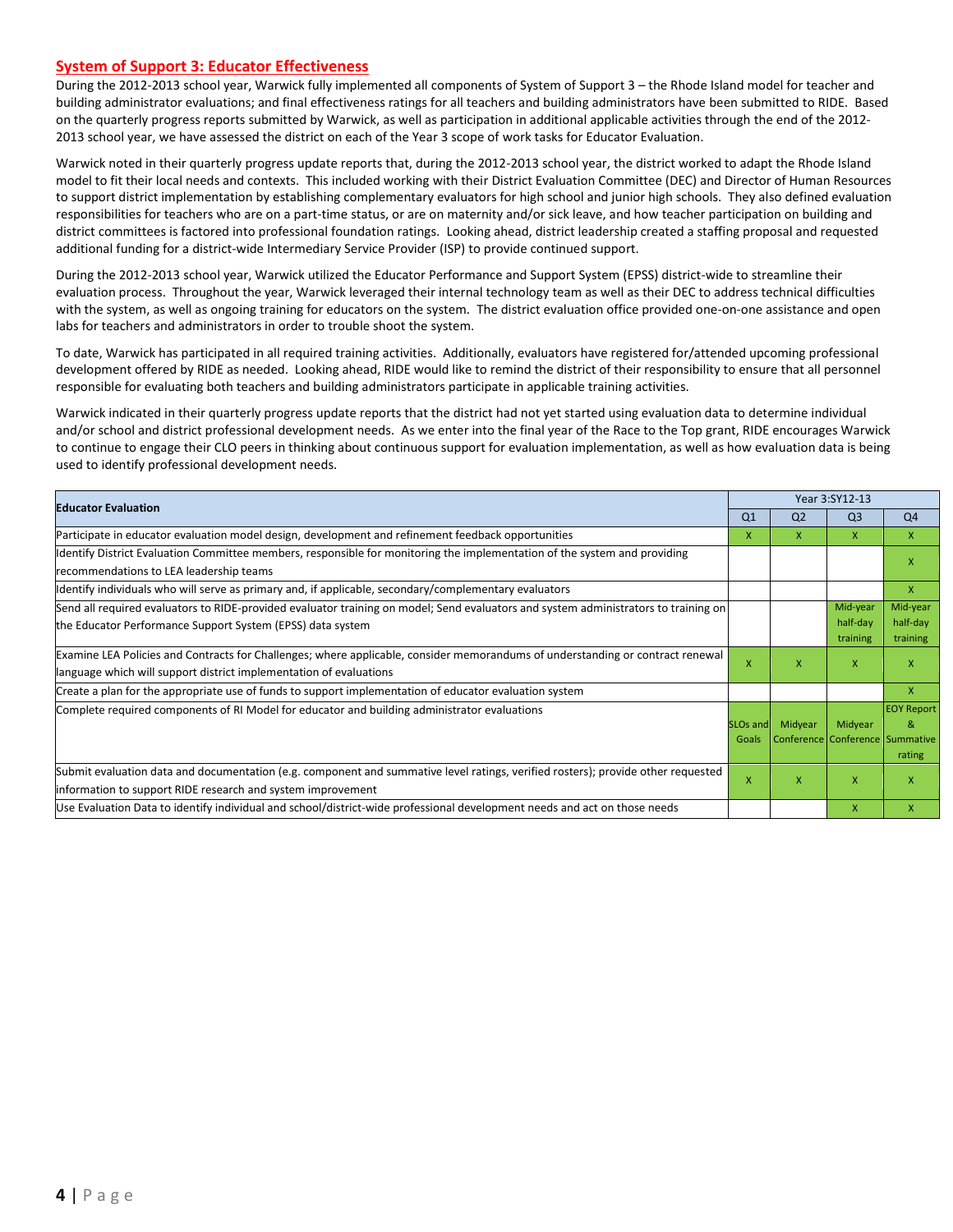#### **System of Support 4: Human Capital Development**

During the 2012-2013 school year, Warwick participated fully in the Beginning Teacher Induction program. Based on the quarterly progress reports submitted by Warwick, as well as participation in additional applicable activities through the end of the 2012-2013 school year, we have assessed the district on each of the Year 3 scope of work tasks for Beginning Teacher Induction. Additionally, Warwick has continued their utilization of SchoolSpring for recruitment of staff on an as needed basis.

During the 2012-2013 school year, all applicable beginning teachers were paired with RIDE Induction Coaches. As noted in their quarterly progress reports, the feedback from Warwick's principals was overall positive. RIDE was pleased to hear that Warwick is already planning how they can align their existing mentoring program to the induction program once the funding is not available.

In the upcoming CLO sessions, RIDE looks forward to engaging in a deeper conversation around the revisions that Warwick and other LEAs have made to their hiring policies, timelines, and processes in order to support broader human capital initiatives including recruitment of highly qualified and diverse candidates and providing data-driven induction support to beginning teachers.

| <b>Beginning Teacher Induction</b>                                                                                                      |    | Year 3:SY12-13 |                |                |  |  |  |
|-----------------------------------------------------------------------------------------------------------------------------------------|----|----------------|----------------|----------------|--|--|--|
|                                                                                                                                         | Q1 | Q <sub>2</sub> | Q <sub>3</sub> | O <sub>4</sub> |  |  |  |
| If applicable, recommend potential Induction Coaches to RIDE                                                                            |    |                |                |                |  |  |  |
| Review and revise hiring policies, timelines and processes in order to support appropriate and timely projections for anticipated hires |    |                | X              |                |  |  |  |
| requiring induction coach services                                                                                                      |    |                |                |                |  |  |  |
| Provide RIDE with list of beginning teachers who will receive Induction Coach support in a timely manner in order to ensure that all    | x  |                |                |                |  |  |  |
| beginning teachers have coaching                                                                                                        |    |                |                |                |  |  |  |
| Participate in RIDE-provided information opportunities in order to learn about induction coach program                                  |    |                |                |                |  |  |  |
| Provide feedback to RIDE on the development and integration of existing mentorship programs into a sustainable, instructionally-        |    |                |                |                |  |  |  |
| lfocused state or district-wide Induction Coach model                                                                                   |    |                |                |                |  |  |  |